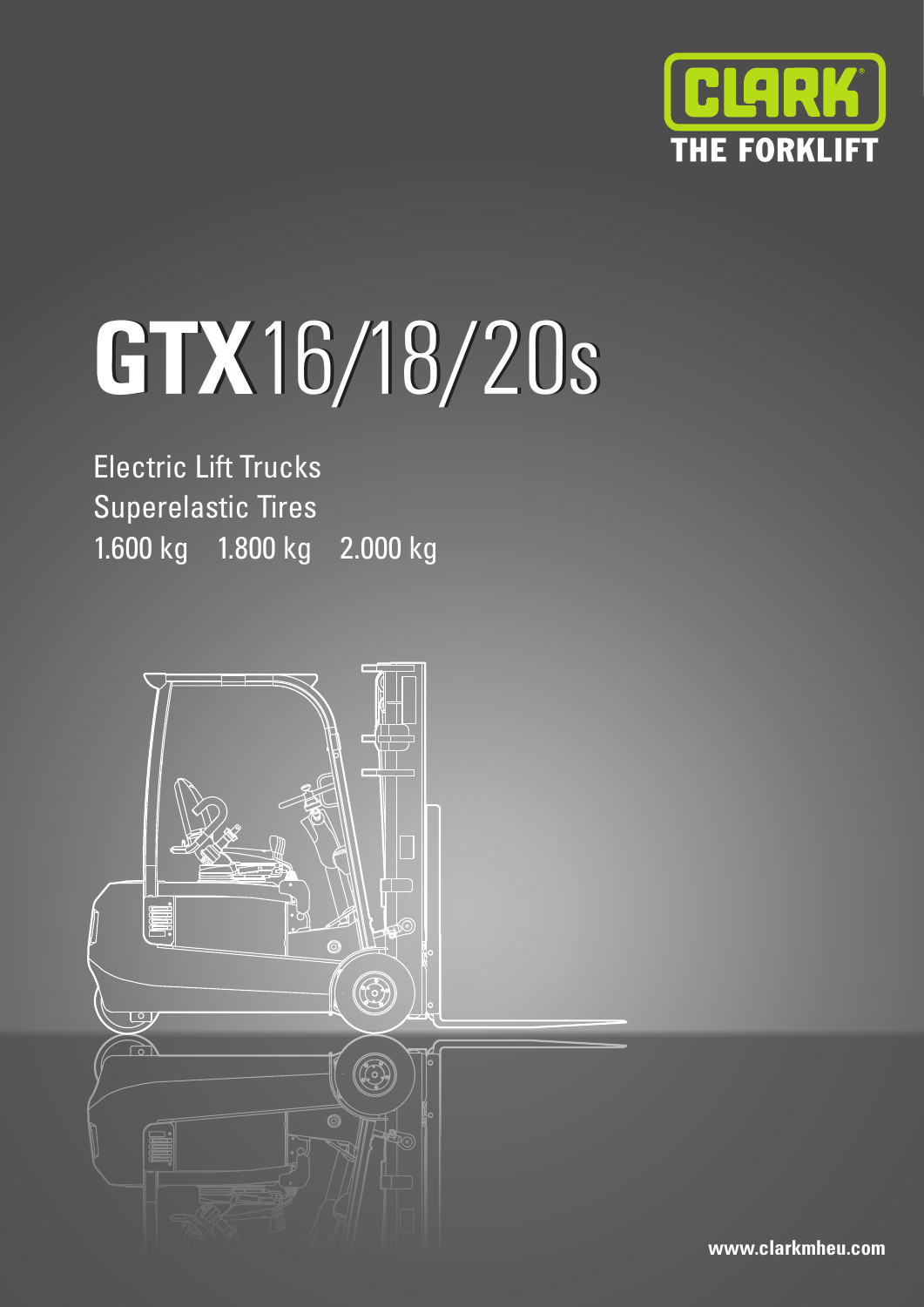## **DIMENSIONS**

# GTX16/18/20s



For corresponding data see Specification Chart.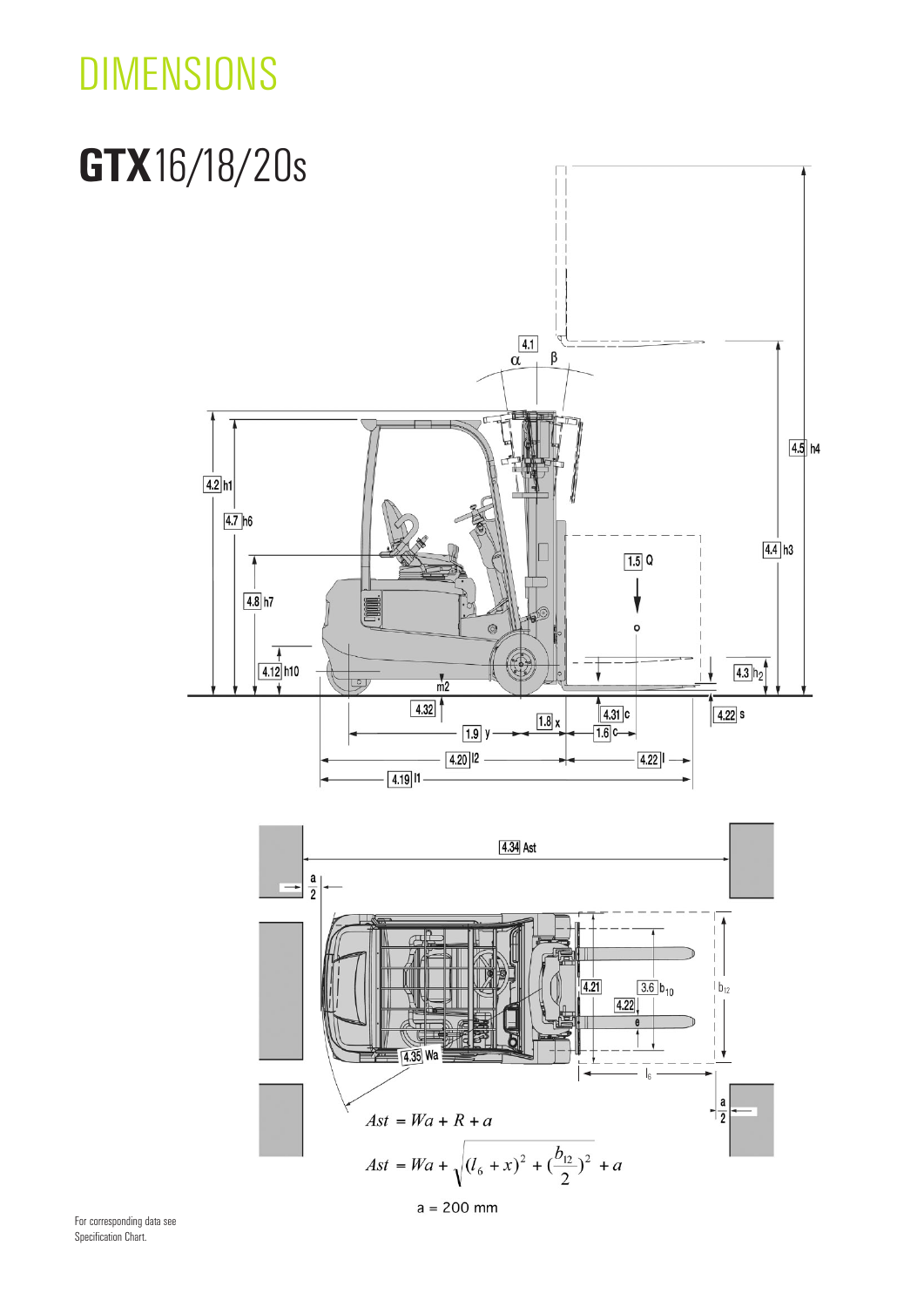### GENERAL DATA

#### **Truck Capacities** Capacity at different load centres



#### Note:

The listed capacities are valid only for the standard upright in vertical position with standard fork carriage and standard forks, up to max. lifting height of 3085 mm. The centre of gravity of the load may be displaced by max. 100 mm against the longitudinal centre plane of the truck. Load centre is determined from top and front face of the forks. The values are based on a 1000 mm cube load configu-ration with the centre of gravity at the true centre of the cube With upright tilted forward lower capacity values are valid. Attachments, longer forks, exceptional load dimensions and higher lifting heights can reduce the capacity. Please talk to your CLARK dealer if you require further information.

| <b>Mast type</b> | Maximum<br><b>Fork Height</b><br>(h3) | <b>Mast</b><br>Lowered<br>(h1) | <b>Mast Extended</b><br>(h4) |                          | Free Lift<br>(h2)     |                          |
|------------------|---------------------------------------|--------------------------------|------------------------------|--------------------------|-----------------------|--------------------------|
|                  |                                       |                                | with load<br>backrest        | without load<br>backrest | with load<br>backrest | without load<br>backrest |
|                  | mm                                    | mm                             | mm                           | mm                       | mm                    | mm                       |
|                  | 2085                                  | 1560                           | 3309                         | 2709                     |                       | 127                      |
|                  | 2585                                  | 1810                           | 3809                         | 3209                     |                       |                          |
|                  | 2785                                  | 1905                           | 4009                         | 3409                     |                       |                          |
|                  | 3085                                  | 2060                           | 4309                         | 3709                     |                       |                          |
| <b>Standard</b>  | 3385                                  | 2205                           | 4609                         | 4009                     | 127                   |                          |
|                  | 3585                                  | 2310                           | 4809                         | 4209                     |                       |                          |
|                  | 3795                                  | 2415                           | 5019                         | 4419                     |                       |                          |
|                  | 4075                                  | 2555                           | 5299                         | 4699                     |                       |                          |
|                  | 4585                                  | 3010                           | 5809                         | 5209                     |                       |                          |
|                  | 5085                                  | 3260                           | 6309                         | 5709                     |                       |                          |
|                  | 3970                                  | 1835                           | 5194                         | 4594                     | 611                   | 1211                     |
|                  | 4345                                  | 1960                           | 5569                         | 4969                     | 736                   | 1336                     |
|                  | 4780                                  | 2105                           | 6004                         | 5404                     | 881                   | 1481                     |
|                  | 5185                                  | 2255                           | 6409                         | 5809                     | 1031                  | 1631                     |
| <b>Triple</b>    | 5565                                  | 2415                           | 6789                         | 6189                     | 1191                  | 1791                     |
|                  | 5740                                  | 2480                           | 6964                         | 6364                     | 1256                  | 1856                     |
|                  | 6015                                  | 2605                           | 7239                         | 6639                     | 1381                  | 1981                     |
|                  | 6470                                  | 2795                           | 7694                         | 7094                     | 1571                  | 2171                     |
|                  | 7075                                  | 3050                           | 8299                         | 7699                     | 1826                  | 2426                     |
|                  | 2925                                  | 1960                           | 4149                         | 3549                     | 736                   | 1336                     |
|                  | 3215                                  | 2105                           | 4439                         | 3839                     | 881                   | 1481                     |
| $HI-LO$          | 3515                                  | 2255                           | 4739                         | 4139                     | 1031                  | 1631                     |
|                  | 3695                                  | 2345                           | 4919                         | 4319                     | 1121                  | 1721                     |
|                  | 3810                                  | 2415                           | 5034                         | 4434                     | 1191                  | 1791                     |

**Upright table GTX 20s**

| <b>Mast type</b> | <b>Maximum</b><br><b>Fork Height</b><br>(h3) | <b>Mast</b><br>Lowered<br>(h1) | <b>Mast Extended</b><br>(h4) |                          | <b>Free Lift</b><br>(h2) |                          |
|------------------|----------------------------------------------|--------------------------------|------------------------------|--------------------------|--------------------------|--------------------------|
|                  |                                              |                                | with load<br>backrest        | without load<br>backrest | with load<br>backrest    | without load<br>backrest |
|                  | mm                                           | mm                             | mm                           | mm                       | mm                       | mm                       |
|                  | 2085                                         | 1560                           | 3304                         | 2704                     |                          | 132                      |
|                  | 2585                                         | 1810                           | 3804                         | 3204                     |                          |                          |
|                  | 2785                                         | 1905                           | 4004                         | 3404                     |                          |                          |
|                  | 3085                                         | 2060                           | 4304                         | 3704                     |                          |                          |
| <b>Standard</b>  | 3385                                         | 2205                           | 4604                         | 4004                     | 132                      |                          |
|                  | 3585                                         | 2310                           | 4804                         | 4204                     |                          |                          |
|                  | 3795                                         | 2415                           | 5014                         | 4414                     |                          |                          |
|                  | 4075                                         | 2555                           | 5294                         | 4694                     |                          |                          |
|                  | 4585                                         | 3010                           | 5804                         | 5204                     |                          |                          |
|                  | 5085                                         | 3260                           | 6304                         | 5704                     |                          |                          |
|                  | 3970                                         | 1835                           | 5189                         | 4589                     | 616                      | 1216                     |
|                  | 4345                                         | 1960                           | 5564                         | 4964                     | 741                      | 1341                     |
|                  | 4780                                         | 2105                           | 5999                         | 5399                     | 886                      | 1486                     |
|                  | 5185                                         | 2255                           | 6404                         | 5804                     | 1036                     | 1636                     |
| <b>Triple</b>    | 5565                                         | 2415                           | 6784                         | 6184                     | 1196                     | 1796                     |
|                  | 5740                                         | 2480                           | 6959                         | 6359                     | 1261                     | 1861                     |
|                  | 6015                                         | 2605                           | 7234                         | 6634                     | 1386                     | 1986                     |
|                  | 6470                                         | 2795                           | 7689                         | 7089                     | 1576                     |                          |
|                  | 7075                                         | 3050                           | 8294                         | 7694                     | 1831                     | 2431                     |
|                  | 2925                                         | 1960                           | 4144                         | 3544                     | 741                      | 1341                     |
|                  | 3215                                         | 2105                           | 4434                         | 3834                     | 886                      | 1486                     |
| $HI$ -LO         | 3515                                         | 2255                           | 4734                         | 4134                     | 1036                     | 1636                     |
|                  | 3695                                         | 2345                           | 4914                         | 4314                     | 1126                     | 1726                     |
|                  | 3810                                         | 2415                           | 5029                         | 4429                     | 1196                     | 1796                     |

Performance may vary +5% and -10% due to motor and system efficiency tolerance. The performance shown represents nominal values which may be obtained under typical operating conditions of a machine. CLARK products and specifications are subject to change without notice.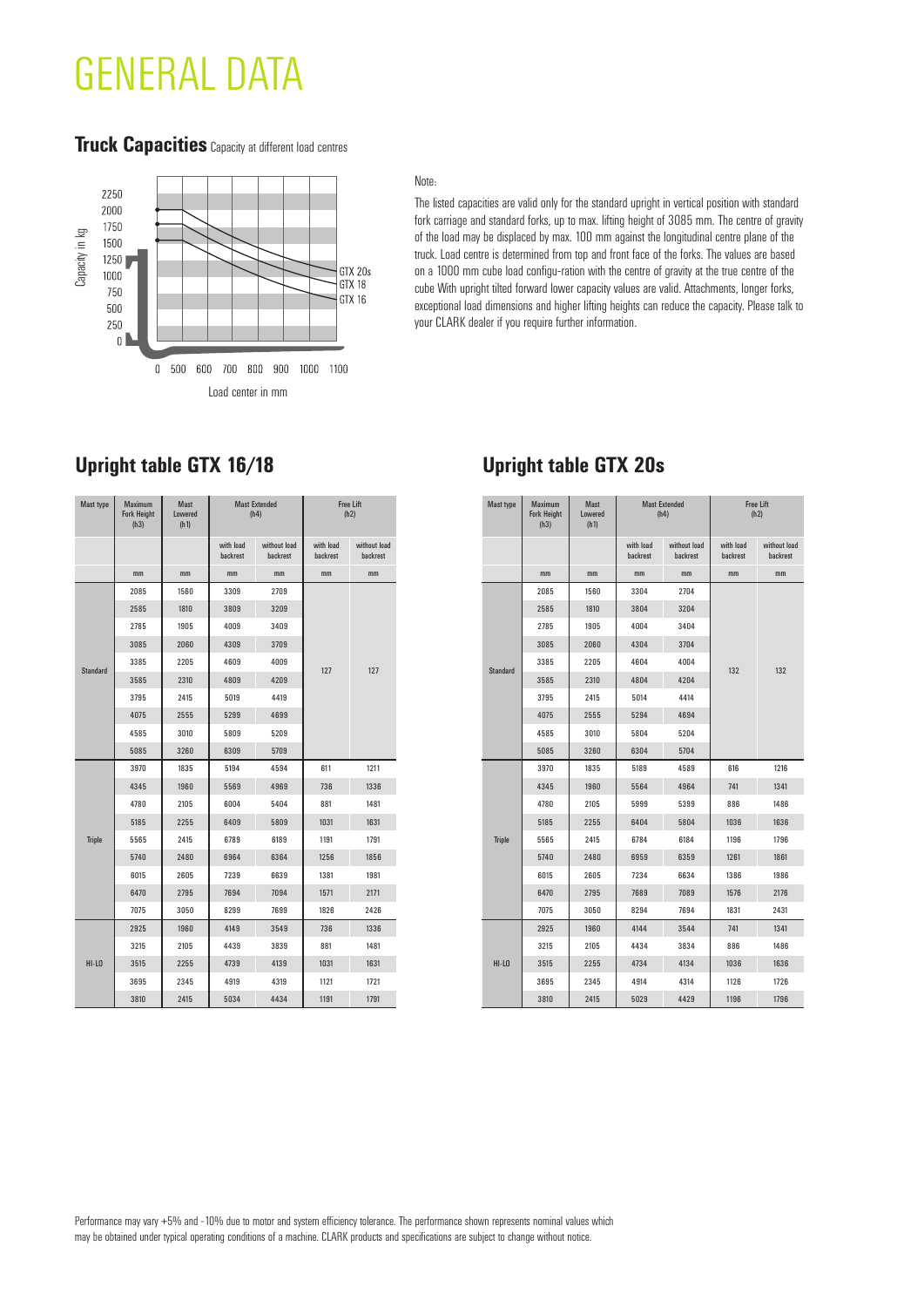### **SPECIFICATIONS**

### **Product Specifications** acc. to VDI 2198

|                | 1,1 Manufacturer (Abbreviation)                                                                                                                                                                                                                                                                                                        |                          | <b>CLARK</b>  | <b>CLARK</b>  | <b>CLARK</b>     |
|----------------|----------------------------------------------------------------------------------------------------------------------------------------------------------------------------------------------------------------------------------------------------------------------------------------------------------------------------------------|--------------------------|---------------|---------------|------------------|
|                | 1,2 Manufacturer's designation                                                                                                                                                                                                                                                                                                         |                          | GTX16         | GTX18         | GTX20s           |
| Specifications | 1,3 Drive unit                                                                                                                                                                                                                                                                                                                         |                          | Elec-48V      | Elec-48V      | Elec-48V         |
|                | 1,4 Operator type stand on / driver seated                                                                                                                                                                                                                                                                                             |                          | Rider-seated  | Rider-seated  | Rider-seated     |
|                | 1,5 Load capacity / rated load                                                                                                                                                                                                                                                                                                         | Q(Kg)                    | 1600          | 1800          | 2000             |
|                | 1,6 Load centre distance                                                                                                                                                                                                                                                                                                               | $c$ (mm)                 | 500           | 500           | 500              |
|                | 1,8 Load centre distance, centre of drive axle to fork face                                                                                                                                                                                                                                                                            | $x$ (mm)                 | 356           | 356           | 361              |
|                | 1,9 Wheelbase                                                                                                                                                                                                                                                                                                                          | $y$ (mm)                 | 1312          | 1420          | 1420             |
|                | 2,1 Service weight                                                                                                                                                                                                                                                                                                                     | Kg                       | 3051          | 3182          | 3375             |
| Weight         | 2,2 Axle loading, laden front / rear                                                                                                                                                                                                                                                                                                   | Кg                       | 4170/481      | 4444/539      | 4791/584         |
|                | 2,3 Axle loading, unladen front / rear                                                                                                                                                                                                                                                                                                 | Кg                       | 1610/1441     | 1564/1618     | 1591/1784        |
|                | 3,1 Tyre type, $SE =$ superelastic, $C =$ cushion                                                                                                                                                                                                                                                                                      |                          | SE            | SE            | SE               |
| Chassis        | 3,2 Tyre size, front, superelastic                                                                                                                                                                                                                                                                                                     |                          | $18x7 - 8$    | $18x7 - 8$    | $200/50 - 10$    |
|                | 3,3 Tyre size, rear, superelastic                                                                                                                                                                                                                                                                                                      |                          | 15x4.5x8      | 15x4.5x8      | 15x4.5x8         |
| Tires,         | 3,5 Wheels, number front/rear $(x =$ drive wheels)                                                                                                                                                                                                                                                                                     |                          | 2x/2          | 2x/2          | 2x/2             |
|                | 3,6 Tread, front SE (C)                                                                                                                                                                                                                                                                                                                | $b_{10}$ (mm)            | 905           | 905           | 915              |
|                | 3,7 Tread, rear                                                                                                                                                                                                                                                                                                                        | $b_{11}$ (mm)            | 194           | 194           | 194              |
|                | 4,1 Tilt of upright/fork carriage, a / b                                                                                                                                                                                                                                                                                               | deg                      | 6/6           | 6/6           | 6/6              |
|                | 4,2 Height, upright lowered<br>4,3 Freelift                                                                                                                                                                                                                                                                                            | $h_1$ (mm)               | 2060<br>127   | 2060<br>127   | 2060<br>132      |
|                |                                                                                                                                                                                                                                                                                                                                        | $h_2$ (mm)               | 3085          | 3085          | 3085             |
|                | 4,4 Lift height *1<br>4,5 Height, upright extended (with load backrest)                                                                                                                                                                                                                                                                | $h_3$ (mm)<br>$h_4$ (mm) | 4309          | 4309          | 4304             |
|                | 4,7 Height overheadguard (Cabin)                                                                                                                                                                                                                                                                                                       | $h_6$ (mm)               | 2066 (2101)   | 2066 (2101)   | 2066 (2101)      |
|                | 4,8 Seat height                                                                                                                                                                                                                                                                                                                        | (mm)                     | 1020          | 1020          | 1020             |
|                | 4,12 Coupling height                                                                                                                                                                                                                                                                                                                   | (mm)                     | 360           | 360           | 360              |
|                | 4,19 Overall length                                                                                                                                                                                                                                                                                                                    | $I_1$ (mm)               | 2966          | 3074          | 3119             |
| Dimensions     | 4,20 Length to face of forks                                                                                                                                                                                                                                                                                                           | $I_2$ (mm)               | 1896          | 2004          | 2049             |
|                | 4,21 Width                                                                                                                                                                                                                                                                                                                             | $b_1$ (mm)               | 1059          | 1059          | 1122             |
|                | 4,22 Fork dimensions                                                                                                                                                                                                                                                                                                                   | $s^*e^*$   (mm)          | 35x100x1070   | 35x100x1070   | 40x100x1070      |
|                | 4,23 Fork carriage DIN 15173, A, B                                                                                                                                                                                                                                                                                                     |                          | II A          | II A          | II A             |
|                | 4,24 Fork carriage width                                                                                                                                                                                                                                                                                                               | $b_3$ (mm)               | 940           | 940           | 940              |
|                | 4,31 Ground clearance minimum, laden                                                                                                                                                                                                                                                                                                   | $m_1$ (mm)               | 85            | 85            | 85               |
|                | 4,32 Ground clearance centre of wheelbase                                                                                                                                                                                                                                                                                              | $m_2$ (mm)               | 100           | 100           | 100              |
|                | 4,34 Stacking aisle for pallets (I6 • b12) 1000 x 1200 across                                                                                                                                                                                                                                                                          | (mm)                     | 3223          | 3331          | 3375             |
|                | 4,34 Stacking aisle for pallets (I6 . b12) 800 x 1200 along                                                                                                                                                                                                                                                                            | (mm)                     | 3347          | 3455          | 3499             |
|                | 4,35 Turning radius                                                                                                                                                                                                                                                                                                                    | $W_a$ (mm)               | 1540          | 1648          | 1688             |
|                | 5,1 Travel speed laden/unladen                                                                                                                                                                                                                                                                                                         | Km/h                     | 15/16         | 15/16         | 15/16            |
|                | 5,2 Lift speed laden/unladen                                                                                                                                                                                                                                                                                                           | m/s                      | 0,40/0,50     | 0,37/0,50     | 0,35/0,50        |
|                | 5,3 Lowering speed laden/unladen                                                                                                                                                                                                                                                                                                       | m/s                      | 0,57/0,52     | 0,57/0,52     | 0,57/0,52        |
| Performance    | 5,6 Max. drawbar pull laden/unladen (S2 5 min) *2                                                                                                                                                                                                                                                                                      | N                        | 7561/10523    | 7384/16426    | 7492/16103       |
|                | 5,8 max. gradeability laden/unladen (S2 5 min) *2                                                                                                                                                                                                                                                                                      | $0/_{0}$                 | 27,3/38,5     | 25,7/35,7     | 24,7/32          |
|                | 5,10 Service brake                                                                                                                                                                                                                                                                                                                     |                          | electr./mech. | electr./mech. | electr./mech.    |
|                | 6,1 Drive motor rating (S2 60 min)                                                                                                                                                                                                                                                                                                     | $\mathsf{k}\mathsf{W}$   | 2x4.4         | 2x4.4         | 2x4.4            |
|                | 6,2 Lift motor rating (S3 15%)                                                                                                                                                                                                                                                                                                         | kW                       | 15,2          | 15,2          | 15,2             |
| Drive line     | 6,3 Battery acc. to DIN43531/35/36                                                                                                                                                                                                                                                                                                     |                          | DIN43531A     | DIN43531A     | <b>DIN43531A</b> |
| Miscellaneous  | 6,4 Battery voltage, nominal capacity $K_{\rm g}$                                                                                                                                                                                                                                                                                      | V/Ah                     | 48/460(500)   | 48/575(625)   | 48/575(625)      |
|                | 6,5 Battery weight (min)                                                                                                                                                                                                                                                                                                               | Kg                       | 708           | 856           | 856              |
|                | 8,1 Type of control                                                                                                                                                                                                                                                                                                                    |                          | AC / Inverter | AC / Inverter | AC / Inverter    |
|                | 8,2 Operating pressure for attachments                                                                                                                                                                                                                                                                                                 | kg/cm2                   | 140           | 140           | 140              |
|                | 8,3 Oil volume for attachments                                                                                                                                                                                                                                                                                                         | dB(A)                    | 68            | 68            | 68               |
|                | *1 Further lift heights see upright table<br>*2 At friction coefficient $\mu$ =0.8 with 1.6 km/h                                                                                                                                                                                                                                       |                          |               |               |                  |
|                | All values shown are for standard lift truck with standard equipment. If the truck is supplied with options, values may change. All values given may vary +5% and -10%<br>due the motor and system tolerances and represent nominal values obtained under typical operating conditions. Specifications for Non-emission limited truck. |                          |               |               |                  |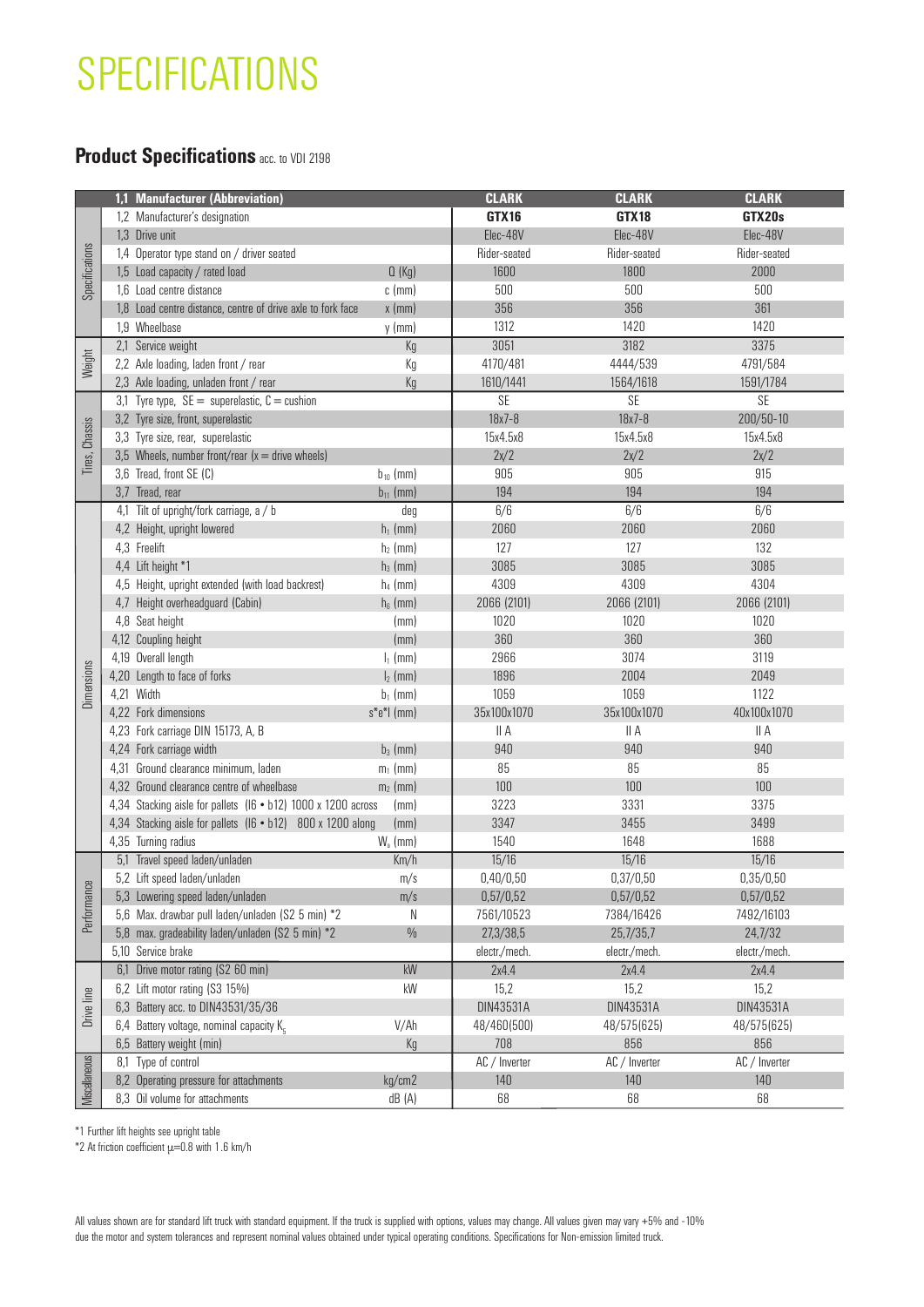### PRODUCT DESCRIPTION

Two powerful AC motors driving the front wheels, a very sturdy design without unnecessary plastic components and an extremely short wheelbase, distinguish the GTX series from CLARK. Suitable for most applications thanks to a solid "built to last" construction and well thought-out driver's compartment.

#### **Operator's Compartment**

A large low positioned step, together with a grab handle on the drivers guard column allows easy access to the ergonomically designed operator's compartment. A full width rubber floor covering in the footwell ensures a firm footing in all conditions.

The tilting steering column and an easily adjustable comfort seat, gives maximum legroom enabling optimal adjustment to suit any driver.

The operator's foot pedals are arranged in the automotive fashion to avoid any confusion. The fully directional operating levers move smoothly giving precise control and are located at a perfect height to enable easy handling and a firm grip.

Essential operating data is displayed in real-time on the clear TFT LCD colour display.

Three individually programmable operating modes (Economy-Normal-Power) as well as an additional crawl function allows you to optimally adapt the vehicle to the relevant work situation.

Easily accessible stowage compartments as well as quick access to the hand brake and emergency stop switch complete this impressive operator's compartment.

#### **Motor, drive and control**

Two powerful 4.4 kW AC motors driving the front wheels and 48 Volt three-phase cur rent technology ensure excellent acceleration and high performance. The maintenance free AC motors ensure running costs are kept to a minimum.

The temperatures of the motors and controller are constantly monitored with the power being automatically adjusted to prevent design limits being exceeded.

The ZAPI DUAL AC control is equipped with modern MOSFET and CAN bus technology and is located safely, high in the counterweight, where it is protected, yet easily accessible. The motor and controller temperature monitoring devices serves to protect your investment.

#### **Brake system**

Three independent brake systems (electrical, foot and parking brake) ensure increase efficiency through improved utilisation of the battery capacity and high safety. Fully enclosed oil-immersed multiple-disc, foot and parking brake provide constant brake performance in all conditions.

The regenerative electrical brakes return energy to the battery during each braking action. This process saves energy costs, reduces brake wear and extends the driving time per battery charge.

If the driving direction is changed by operation of the direction lever, the electronics ensure gentle braking and progressive acceleration in the new direction of travel. The fully enclosed service brakes are protected against dust, damp and aggressive particles. Use under difficult environmental conditions is therefore possible without any problems.

The standard ramp start feature enables controlled operation of the truck on gradients and precise handling on loading platforms.

#### **Steering system**

The standard dual-wheel steer axle increases the maneuverabilty and stability of the truck. Depending on the angle of the steer wheels, the speed and direction of rotation of the front wheels is controlled in such a way that significant wear of the tyres is avoided. When cornering, the traction speed is automatically reduced proportional to the degree of turn.

#### **Hydraulic system**

The independent, AC powered hydraulic pump only pumps the required oil volume for the relevant task, ensuring optimum energy efficiency and longer battery shift life. The internal gear hydraulic pump is distinguished by especially low pump noise

combined with high efficiency. This saves energy and reduces the heat load on the hydraulics.

The steel hydraulic tank ensures good heat dissipation for the hydraulic oil ensuring long service life for the hydraulic components.

The full-flow return line filtration filters the oil to the tank at each reverse flow.

Large particles are filtered directly via a suction filter, thereby preventing them from entering the oil circuit. This ensures a long service life for all hydraulic components.

#### **Upright**

The clear-view uprights are available in Standard, Hilo and Triplex versions. The interlocking profiles provide high strength and improved safety, even at high levels. Enclosed canted rollers minimize deflection and can easily be adjusted without major disassembly.

Tilt cylinders are mounted in spherical bushings, eliminating hydraulic seal strain, thereby increasing the service life of the complete cylinder. An integral tilt-lock valve prevents excessive tilt speeds and unintentional operation of the upright.

The upset forged forks ensure long service life and are hook mounted and pin lockable to ensure accurate for positioning.

A hydraulic cushioning valve reduces upright shocks and allows smooth lifting and lowering at all times, ensuring a long service life and less product damage. The sturdy 6-roller fork carriage features enclosed canted rollers together with adjustable side thrust rollers, preventing carriage jamming when handling offset loads.

#### **Further standard equipment**

Working headlights, acoustic reversing alarm, combination rear lights incorporating brake and reverse light, paintwork in a bright safety colour "CLARK Green", driver's compartment and upright in matt black, wheel rims in white finish.

#### **Optional equipment**

Pneumatic or non-marking tyres, side battery change, attachments, cabs, mini- or multifunction levers and much more

#### **Safety**

The GTX series is CE certified and corresponds to all European safety standards for counterbalanced forklift trucks.

Talk to your CLARK dealer to find the optimum equipment for you.